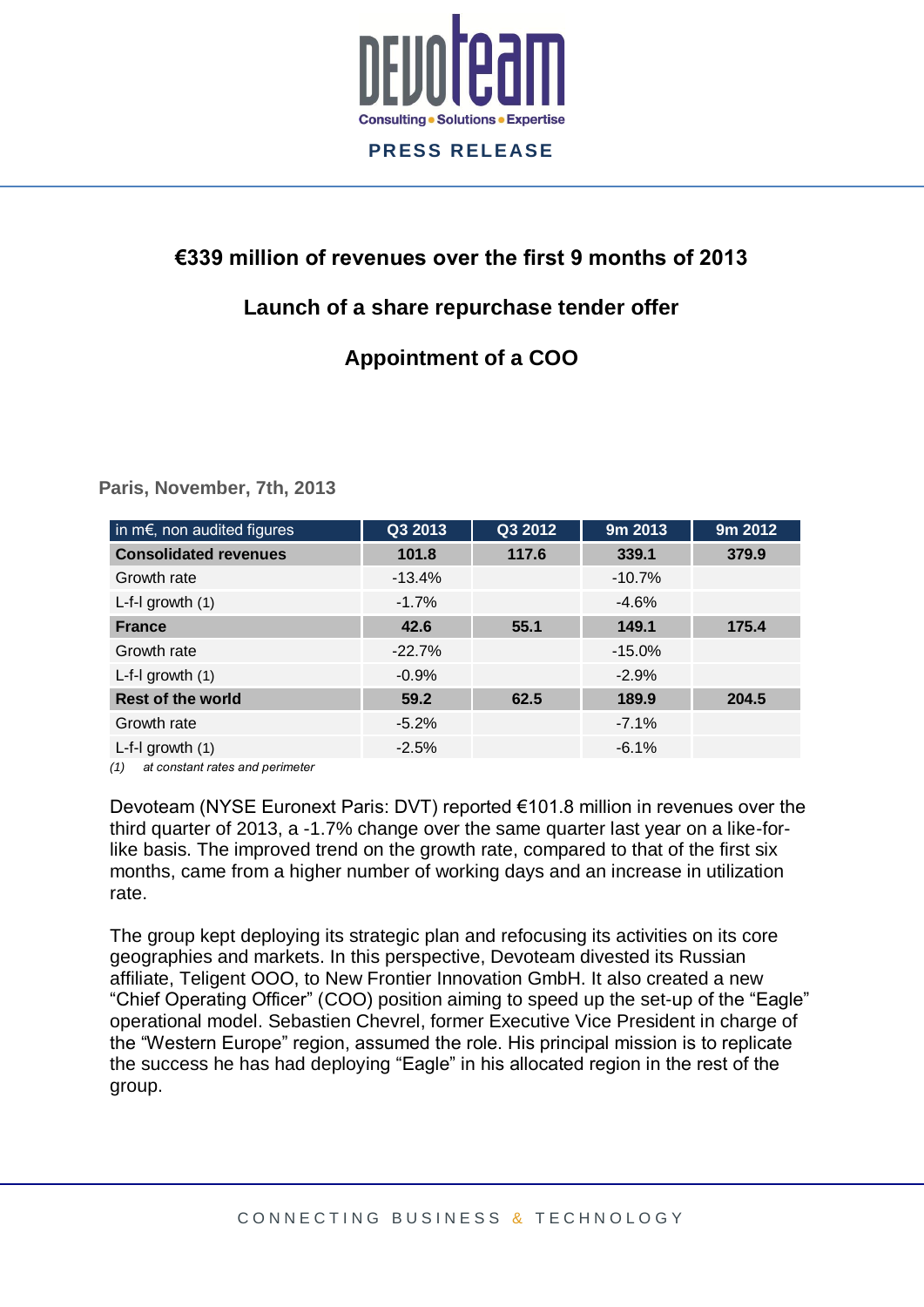

## **Comments on business activity in the third quarter by region**

| in $m \in$ , non audited figures | Q3 2013  | Q3 2012 | 9m 2013  | 9m 2012 |
|----------------------------------|----------|---------|----------|---------|
| <b>Western Europe</b>            | 25.8     | 25.1    | 81.1     | 80.5    |
| Growth rate                      | 2.8%     |         | 0.7%     |         |
| Growth rate L-F-L (1)            | 2.8%     |         | 0.7%     |         |
| Mediterranean area               | 16.3     | 17.7    | 52.2     | 61.5    |
| Growth rate                      | $-8.3%$  |         | $-15.1%$ |         |
| Growth rate L-F-L (1)            | $-8.1%$  |         | $-15.0%$ |         |
| <b>Northern Europe</b>           | 12.1     | 14.7    | 43.3     | 52.1    |
| Growth rate                      | $-17.9%$ |         | $-16.9%$ |         |
| Growth rate L-F-L (1)            | $-13.0%$ |         | $-15.2%$ |         |
| <b>Central Europe</b>            | 11.1     | 12.6    | 34.6     | 39.5    |
| Growth rate                      | $-12.0%$ |         | $-12.5%$ |         |
| Growth rate L-F-L (1)            | $-11.4%$ |         | $-12.3%$ |         |
| <b>Middle East &amp; Turkey</b>  | 4.9      | 5.8     | 14.3     | 16.0    |
| Growth rate                      | $-14.5%$ |         | $-10.8%$ |         |
| Growth rate L-F-L (1)            | $-7.6%$  |         | $-7.6%$  |         |
| <b>Single entities</b>           | 10.6     | 12.4    | 33.9     | 40.3    |
| Growth rate                      | $-14.5%$ |         | $-16.0%$ |         |
| Growth rate L-F-L (1)            | $-14.5%$ |         | $-16.0%$ |         |
| <b>Others</b>                    | 19.9     | 16.1    | 61.5     | 49.5    |
| Growth rate                      | 23.6%    |         | 24.2%    |         |
| Growth rate L-F-L (1)            | 25.1%    |         | 24.6%    |         |
| Divestments*                     | 1.2      | 13.2    | 18.2     | 40.3    |
| Growth rate                      | $-91.1%$ |         | $-54.8%$ |         |
| Growth rate L-F-L (1)            | 2.0%     |         | $-1.4%$  |         |
| <b>Total</b>                     | 101.8    | 117.6   | 339.1    | 379.9   |
| Growth rate                      | $-13.4%$ |         | $-10.7%$ |         |
| Growth rate L-F-L (1)            | $-1.7%$  |         | $-4.6%$  |         |

\*Includes Teligent OOO

(1) at constant rates and perimeter

The region "**Western Europe**" includes Belgium, Luxembourg and the Expertise activity in France. With around €26 million in revenues, it makes up 25% of the Group's total revenues. On a like-for-like basis, the region confirmed its good performance with a 2.8% improvement over last year's third quarter.

The "**Mediterranean area**", composed of the France Solutions & Consulting entities, as well as the activities in North Africa, recorded a €16.3 million top line in the third quarter of 2013, €1.4 million less than last year. A return to good commercial dynamics in North Africa allowed for a lesser drop than that of the first semester 2013.

The "**Northern Europe**" region, incurred a 13% drop like-for-like, showing a slight improvement over the performance of the first half-year. Since the beginning of the year, the region is suffering from the closing of its biggest client's R&D centre in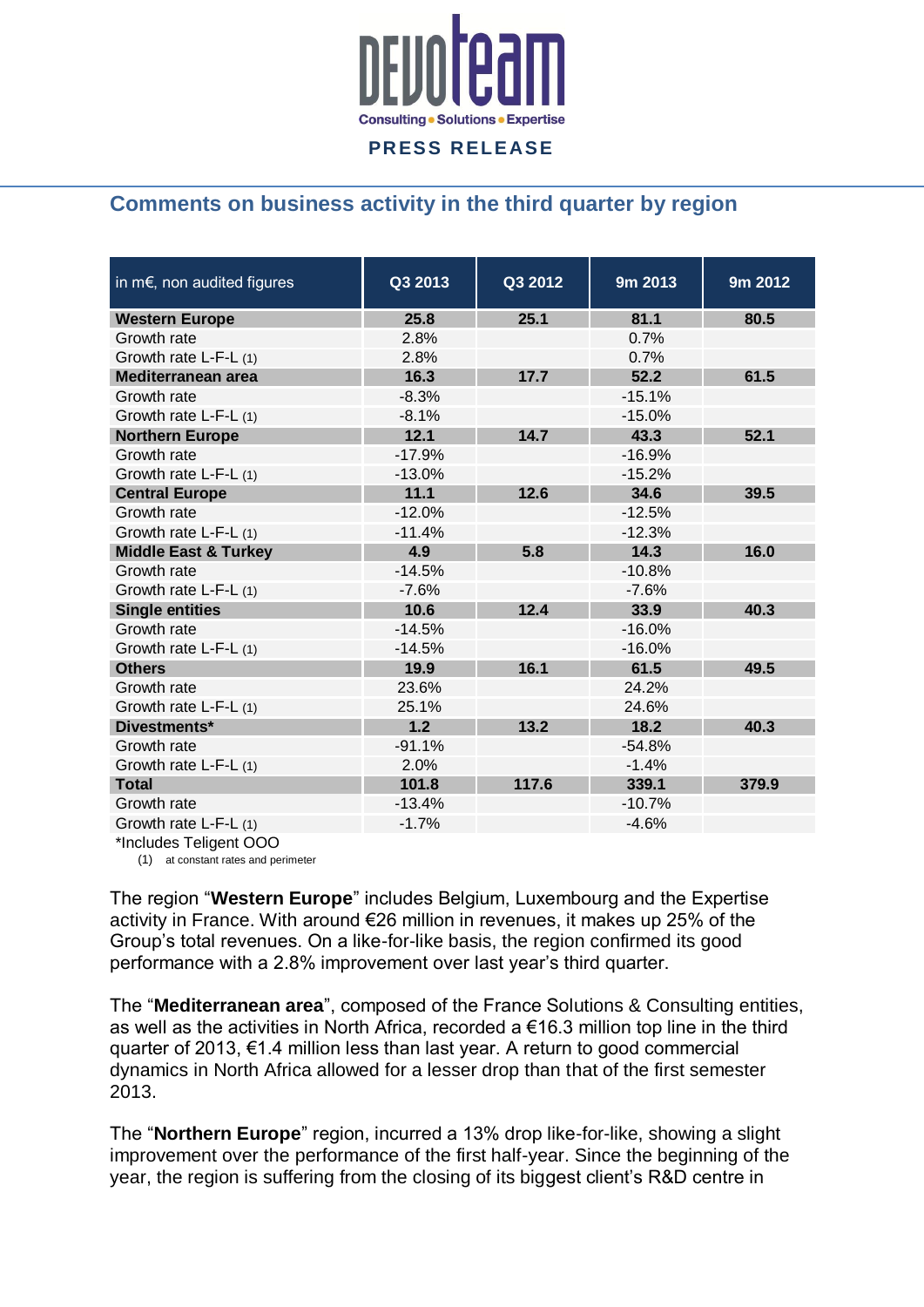

Norway and a drop in license revenues – partially explained by the "SaaS" market trend.

The "**Central Europe**" region comprised of Germany, Switzerland, Poland, Austria and the Czech Republic recorded an 11.4% like for like drop in revenues compared to the third quarter of 2012. The stabilization of the business in the Telecom sector in Germany, along with the signing of two good projects relating to the Network Transformation and Cloud Transformation offers, hint for improvement in this country in the coming quarters. Conversely, the commercial activity in Poland and Switzerland is struggling to pick up.

The "**Middle East & Turkey**" region shed 7.6% in revenues compared to the third quarter of 2012 on a like-for-like basis, in line with the trend prevailing over the first six months of the year.

Revenues in the "**Single entities**" (Spain, Italy and the Netherlands), amounted to €10.6 million, a 14.5% drop from the same period last year. Italy and the Netherlands experienced difficulties caused by lower volumes of business with their Telecom and Financial services clients.

The segment "**others**", which is composed of the "venture" entities and unallocated overheads, kept the good dynamics of the first half year.

The effect of divested entities is reflected in the "Divestments" segment. It now includes the revenues of Teligent OOO in Russia, which left the consolidation perimeter as of October 1<sup>st</sup>, 2013. The change in the composition of this segment is detailed in the appendices, to allow for better comparison with previous quarters.

### **Developments in the workforce and utilization rate**

On September  $30<sup>th</sup>$ , 2013, Devoteam counted 3 915 employees against 4 664 at the end of 2012. This change was mainly due to the divested entities. The ratio of billable staff versus total staff showed an improvement over the third quarter of 2013 and stood at 85.5% on September  $30<sup>th</sup>$ , 2013.

Excluding Divestments, utilization rate excluding holidays stood at 82.5% in the third quarter of 2013, compared to 82.4% during the same period in 2012 and on the same perimeter.

### **2013 prospects**

Devoteam confirmed its 2013 targets of maintaining its operating margin rate at the level of 2012 and improving its net income. The full year revenues are expected to be around €450 million.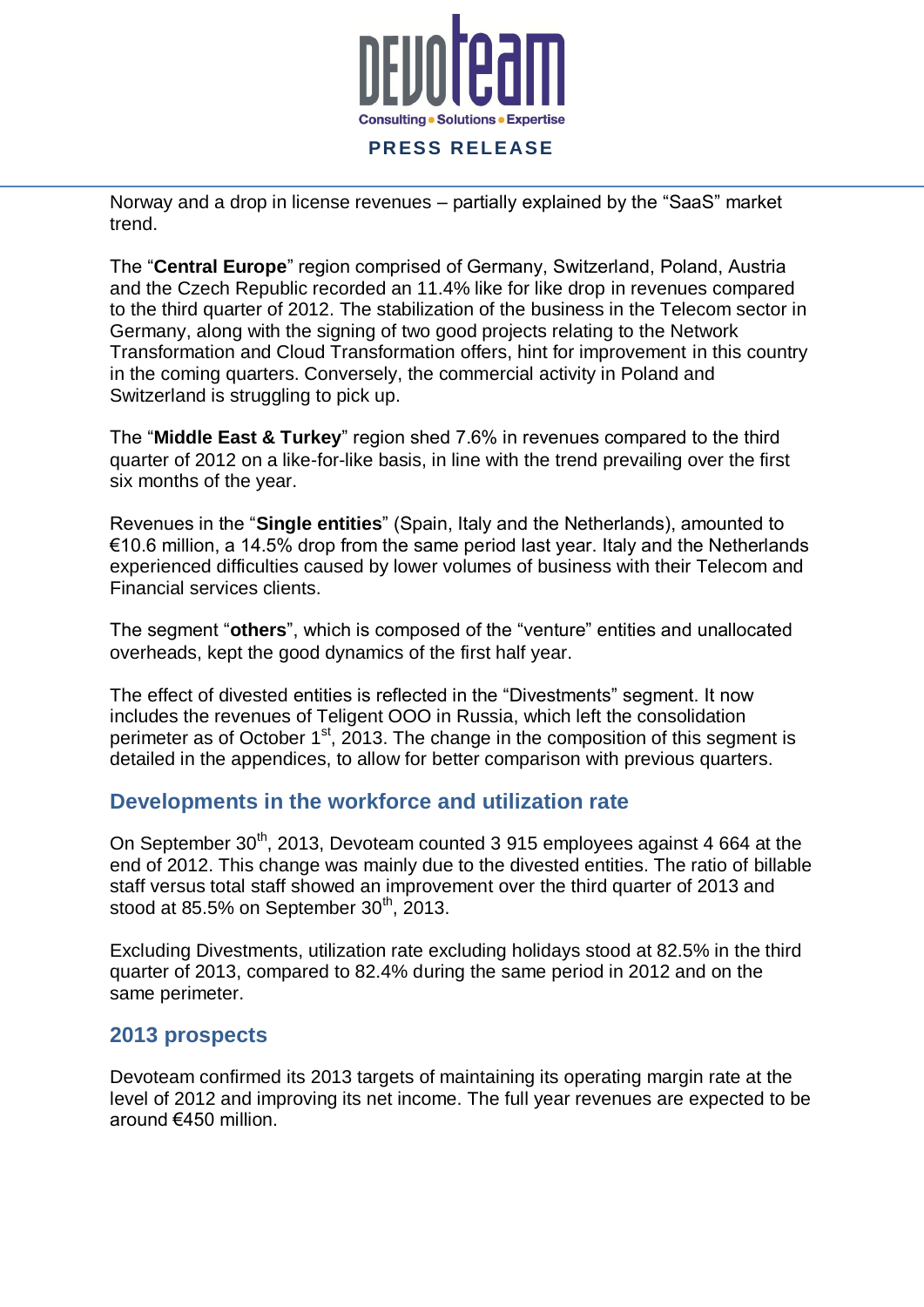

### **Financial situation and shareholder remuneration**

During the third quarter of 2013, Devoteam repurchased €2.4 million worth of its own shares and paid €0.9 million in dividends.

The financial situation remained healthy. On the  $30<sup>th</sup>$  of September 2013, the Group showed a cash position in excess of its financial debt position.

As announced on October 16th, Devoteam will launch a share repurchase tender offer for 1.9 million of its own shares, a little less than 20% of the company's capital, at a price of €13.50 per share. The repurchased shares are to be cancelled.

In this framework, Paper Audit was appointed as independent expert with the task of providing a fairness opinion. The project will later be submitted to the French Market Authority ("AMF") for authorization before making the subject of an extraordinary shareholders meeting scheduled for the 19th of December 2013.

### **Financial calendar**

Extraordinary shareholders' meeting voting on the share repurchase tender offer: December 19<sup>th</sup>, 2013

2013 full year results: March  $4<sup>th</sup>$ , 2014 - after trading hours.

## **Appendix**

#### **Pro forma**

| Q1 2013<br>pro forma | Q1 2013<br>published | Q2 2013<br>pro forma | Q2 2013<br>published |
|----------------------|----------------------|----------------------|----------------------|
| 20.1                 | 21.1                 | 21.5                 | 22.5                 |
| 23.9%                | 24.6%                | 25.0%                | 20.4%                |
| 23.5%                | 24.3%                | 25.1%                | 20.7%                |
| 15.7                 | 14.7                 | 1.4                  | 0.4                  |
| 14.9%                | 13.5%                | $-89.7%$             | $-96.6%$             |
| $-0.4%$              | $-2.7%$              | $-5.6%$              | $-2.5%$              |
|                      |                      |                      |                      |

\*Reclassification of Teligent from the segment "others" to the segment "Divestments"

#### **About DEVOTEAM**

Devoteam (ISIN: FR 0000073793, Reuters: DVTM.PA, Bloomberg: DEVO FP) is an IT consulting group created in 1995, a specialized ICT Transformation partner of its clients. Combining consulting know-how and technical expertise enables Devoteam to provide its customers with independent advice, delivering innovative and industrialized end-to-end solutions.

In 2012, Devoteam achieved revenues of €515 million and an operating margin of 3.5%. The Group has a workforce of 3 915 employees in 23 countries across Europe, North Africa and Middle East.